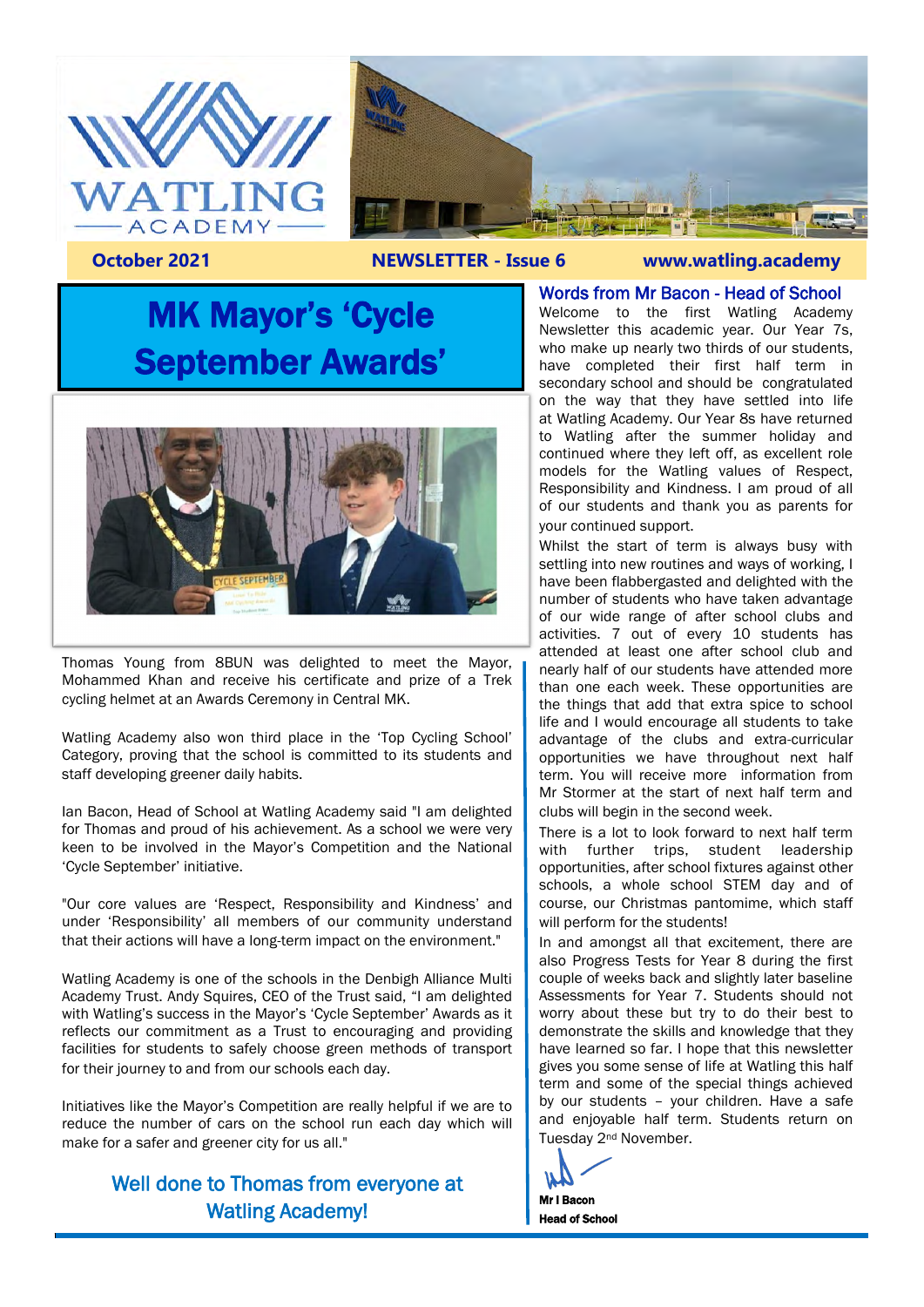

Black History Month (BHM) is here again and our focus at Watling Academy. Along side our core British Values, we have encouraged students to reflect, explore ideas that promote respect and understand one another. We have also considered important historical events as we learnt about Black History whilst taking the opportunity to celebrate the lives of positive black role models and the positive contribution they have made and continue to make. This was undertaken in an age appropriate and considerate way. The aims of BHM are to:

- Promote knowledge of black history, culture and heritage
- Share information on positive black contributions to British society.

At Watling Academy, we made sure to incorporate this within various areas within the school, including:

- Celebrating black culture through a range of tutorial programmes delivered by form tutors
- Remote assemblies delivered to form classes promoting black culture in Britain past and present
- History club after school with the focus on black history and contributions to society
- Film club every Monday to Thursday every week in October celebrating black contributions to film and TV

Below are some links which you'll be able to engage with your family about Black history Month:

- Books to read with the family - [Link](http://theculture.forharriet.com/2014/02/45-books-to-teach-children-about-black.html#axzz55g6irvsy)
- 40 Children's books celebrating Black History and Culture - [Link](https://www.lovereading4kids.co.uk/blog/collections/40-childrens-books-celebrating-black-history-culture-6211)
- Reading Rockets favourite books for BHM [Link](https://www.readingrockets.org/booklists/favorite-books-black-history-month)
- Talking race with young children Link
- Teaching young children about Bias, Diversity and social justice - [Link](https://www.edutopia.org/blog/teaching-young-children-social-justice-jinnie-spiegler)
- How to talk about race, justice and equality with your children - [Link](https://www.timeout.com/new-york-kids/news/how-to-talk-about-race-justice-and-equality-with-your-children-060220)
- Nonviolent Communication: Confronting Racism with Compassion - [Link](https://www.nonviolentcommunication.com/learn-nonviolent-communication/nvc-racism/)

 *Mr Parks*

## ECO NEWS

This half term, Eco Committee have been sharing information about UK regional species loss due to climate change and they launched a logo design competition to Years 7 and 8.

There were many outstanding entries and it was a difficult decision, but congratulations go to

Lydia Worrall whose brilliant entry, pictured here, was democratically judged out of 52 entries to be the overall winner and claimed the prize of a massive bar of chocolate (made with sustainably sourced cocoa), 5 house points and a mention in the school newsletter.

Next half term Eco Committee have lots of exciting activities lined up including events around Year 7 recruitment, The Parks Trust, food and weatherwatching.

Watch this space!



 *Ms Piper*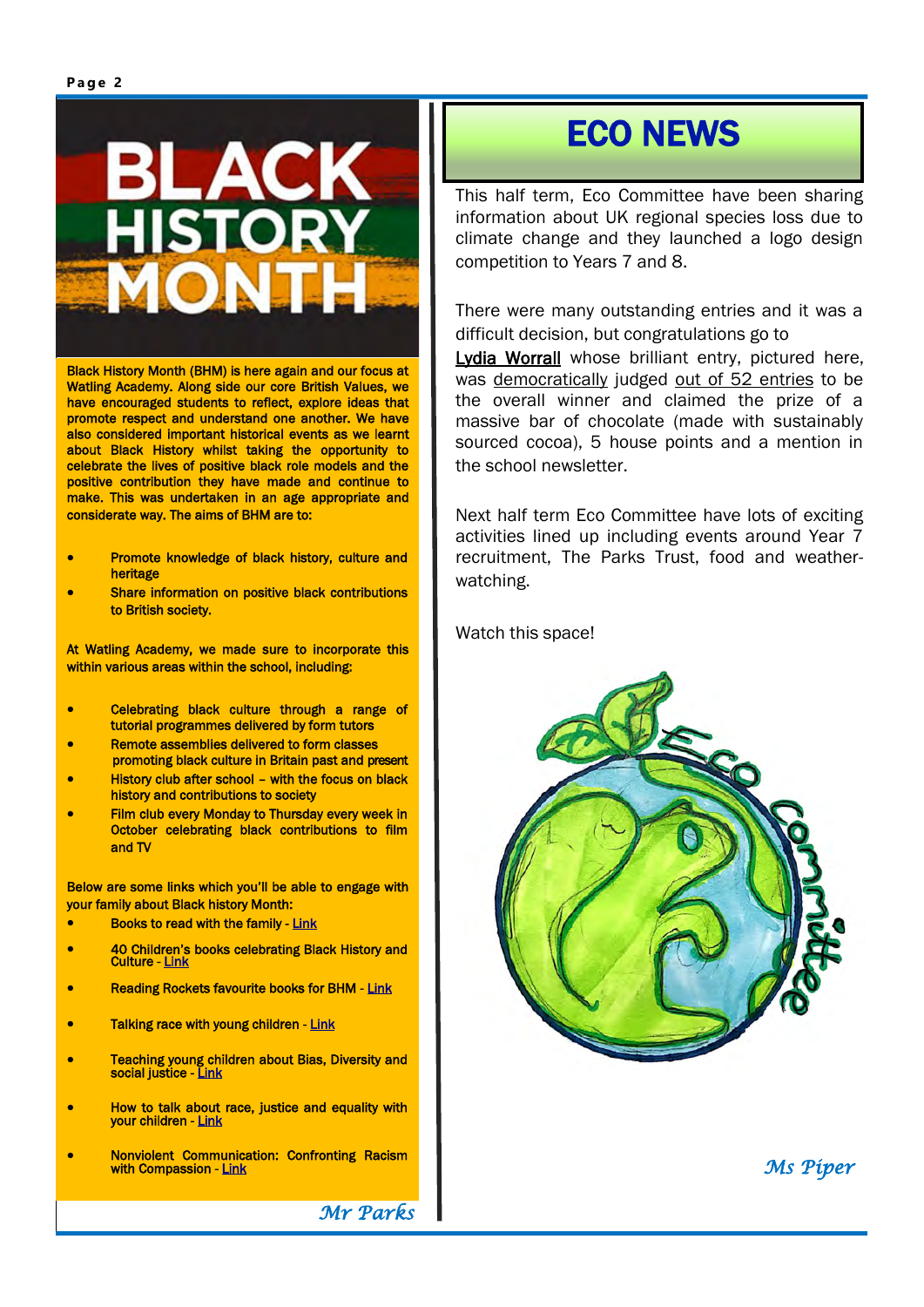# PARENT'S GUIDE TO SOCIAL MEDIA



With the busy world we lead today and the ever changing digital life people seem to lead, it can be impossible to keep up with the latest trend children are using online these days.

However, fear not. We have compiled a small list for parents to introduce you to some of the most popular ones. There may be some on here that you are familiar with already, others not so much, they are all worth knowing about. If you take an interest in

the things your child enjoys doing, they are far more likely to open up to you in the event that something goes wrong.

Below is a brief outline on the 6 major social media apps that are in circulation at the moment with a link to find out further info should you wish.

Snapchat: One of the most popular social media apps today, with the ability for people to send "Snaps" that last a few seconds before disappearing. The app has changed immensely since its launch in 2011 and has an age rating of 13 (however, there is no robust age verification). For further info – [click here](https://www.net-aware.org.uk/networks/snapchat/)

Instagram: This is another image sharing platform, though videos are almost just as important now on the platform. It includes a stories feature, just like Snapchat and again users must be 13 or over to use the platform. Instagram has been accused of contributing to the rise in body image issues among young people. For further info – [click here](https://www.net-aware.org.uk/networks/instagram/)

Tiktok: The rising star of social media platforms, with an average 800 million daily users finding their way to the platform. Content can be varied, ranging from make-up tutorials, gaming and sport. Again, same as the above platforms, there is a 13+ age limit to use this platform. They have recently introduced new rules preventing under 16s from sending or receiving private messages and introduced a Family Pairing mode. For further info – [click here](https://www.net-aware.org.uk/networks/tiktok/)

YouTube: One of the oldest of the social media platforms, YouTube is a video sharing site which allows you to upload and watch content from all over the world. Ranging from clips of your favourite pop star to instructions on how to cook the perfect roast dinner. An age rating of 13+ is needed to be able to open an account, however, you can watch content at any age.

For further info – [click here](https://www.net-aware.org.uk/networks/youtube/)

Skype: The video chatting software that one had the monopoly, is still used by millions to stay in touch with friends and family. People can use this software on their desktop computers, mobile phones and even their Xbox. Another age rating of 13+, though again, there is no robust age-verification in place. For further info – [click here](https://www.net-aware.org.uk/networks/skype/)

WhatsApp: By far, the most popular messaging app in the world. Can be used for both messaging, phoning and video chatting as long as you have an internet connection. Children and young people use it to share images, organise homework and generally chat with their friends and can communicate with anyone in their contact list who had the app. Originally 13+ to use the app, as of 2018 the minimum age was raised to 16 in Europe.

For further info – [click here](https://www.net-aware.org.uk/networks/whatsapp/)

*Mr Parks*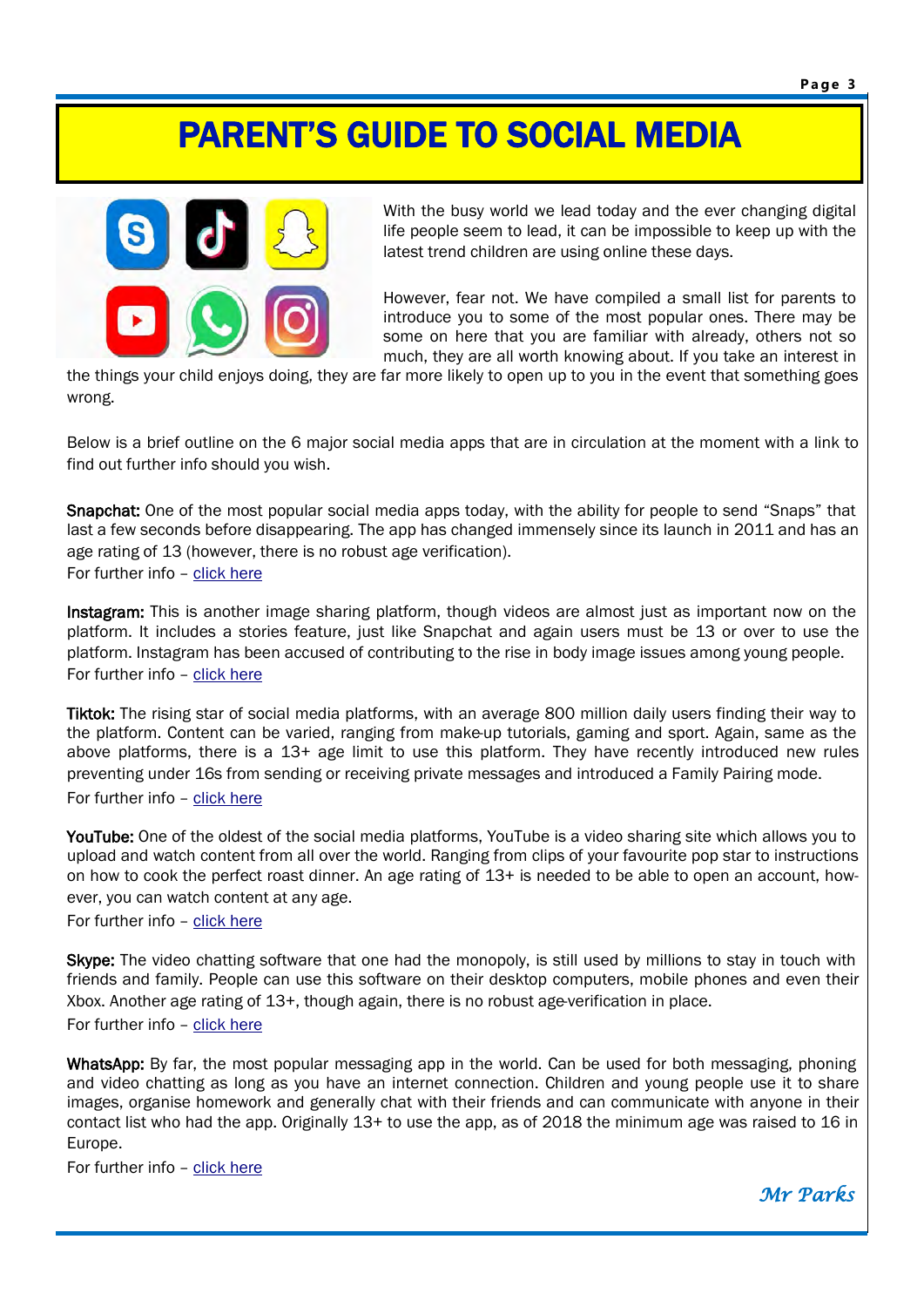#### **Page 4 P a g e 4**

## DESIGN TECHNOLOGY

This term Year 7 have been working in textiles, designing and producing upcycled sock monkeys. They have learned about the environmental impact of the textiles industry, different fabric constructions, properties and uses. They have been able to thread up and use a sewing machine, and have practised hand embroidery skills. Students are now ready to start producing their sock money by upcycling their old socks. We have been very impressed with their hand embroidery skills and also design skills, they have been very creative. Please see below some examples of their fantastic work!



Students have learnt about different materials, their properties and uses. They have been able to write specifications, and create design ideas to meet a brief. They have also been able to experience 3D CAD drawing and will be using the laser cutter as part of their block bot design. Students are now starting their practical making work using a variety of hand tools and machinery to make their blockbots.

Please see below some designs from the students:

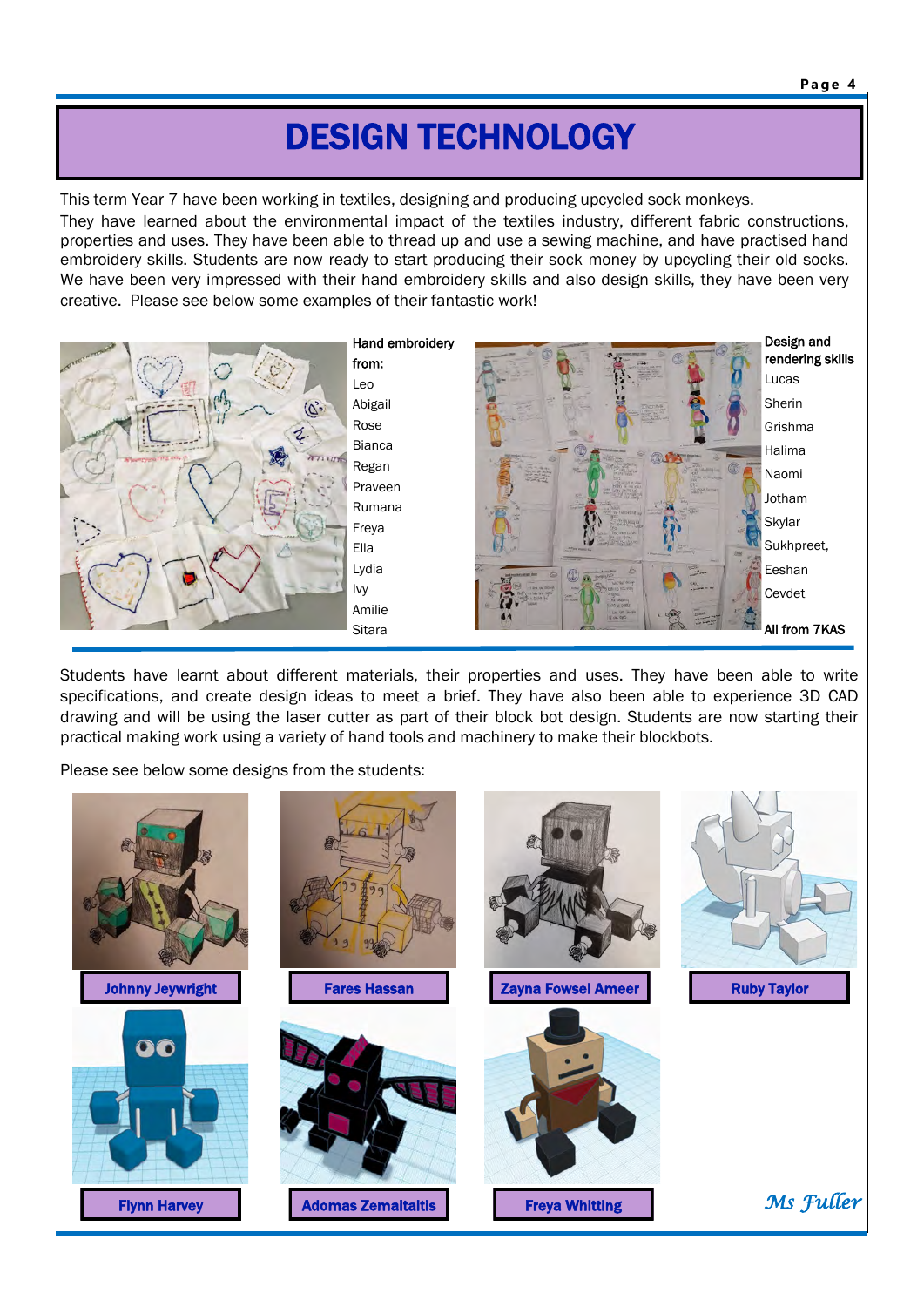**Page 5 P a g e 5**

# WHAT'S BEHIND THE DOOR?

In English, we have been running an extracurricular activity to enter a story writing competition run by Westbury Art's Centre. We've also been encouraging lots of reading and sharing book reviews and reading recommendations. Reading really opens doors to new worlds, characters and future success in exams and work. Fittingly, the theme of the writing competition has been "what's behind the door?" Imagine what doors you can open with brilliant reading and writing! Here are just a few of the highlights from our imaginative writers:



*When they entered the museum, they showed unknown artifacts and they saw sculptures and bones of dead animals from the past but when they came across a door, they saw a boy trying to get their attention. The boy was saying "do not go" many times but it was too late. It was cold down their spine, they wondered what was going to happen next.* 

*Turning back to the house, everything that filled my eye view was just grey. The walls and even the glass in the window looked like it was a grey. Though, maybe that was just cobwebs. It was clear this house was old; I would even say ancient. One step into that house seems like it would make the whole thing collapse.* 

### Jessica Garside —7MQN

### Michelle Ocran—7MPE

*Kitada woke, sunlight gleamed, tearing through the old oak trees surrounding him. As he stood up, a gentle, clean breeze rustled against his maple brown hair making him feel refreshed. Kitada searched through his pockets for his phone, but it wasn't there. Instead, was a map of the forest and a compass. He gloomily sighed, hoping that someone was out there to help him. How did he even get stuck in that forest in the first place? No-one knew. Kitada decided to take a stroll and try to find an exit out of the forest yet all he could see was trees and wildlife for miles.* 

*Surrounded by long, twisted, emerald vines of ivy, hanging down from an unstable, wobbly roof caked in centuries worth of moss, stands a door. A gigantic, rotting door. Crawling with termites, infested with lice, and swimming with worms. It seems to have seen better days. But one question remains – what's behind it?* 

### Brenny Pearl—8RST

Lydia Worrall—7AFR

*Everything was pitch-black. Suddenly, a light evolved from the darkness. Slowly as your eyes adjusted to the light, you could see a door appearing from the luminous light. There is a gravitational pull that makes you feel drawn towards the door. As you draw closer, you see vines and unique flowers surrounding it. As you grow closer, the force grows stronger. Suddenly, you feel something pull on the ankle of your foot. An over-grown vine is pulling you backwards, trying to warn you.* 

*Mr Quinn*

Laura Norris-Copson—7RWT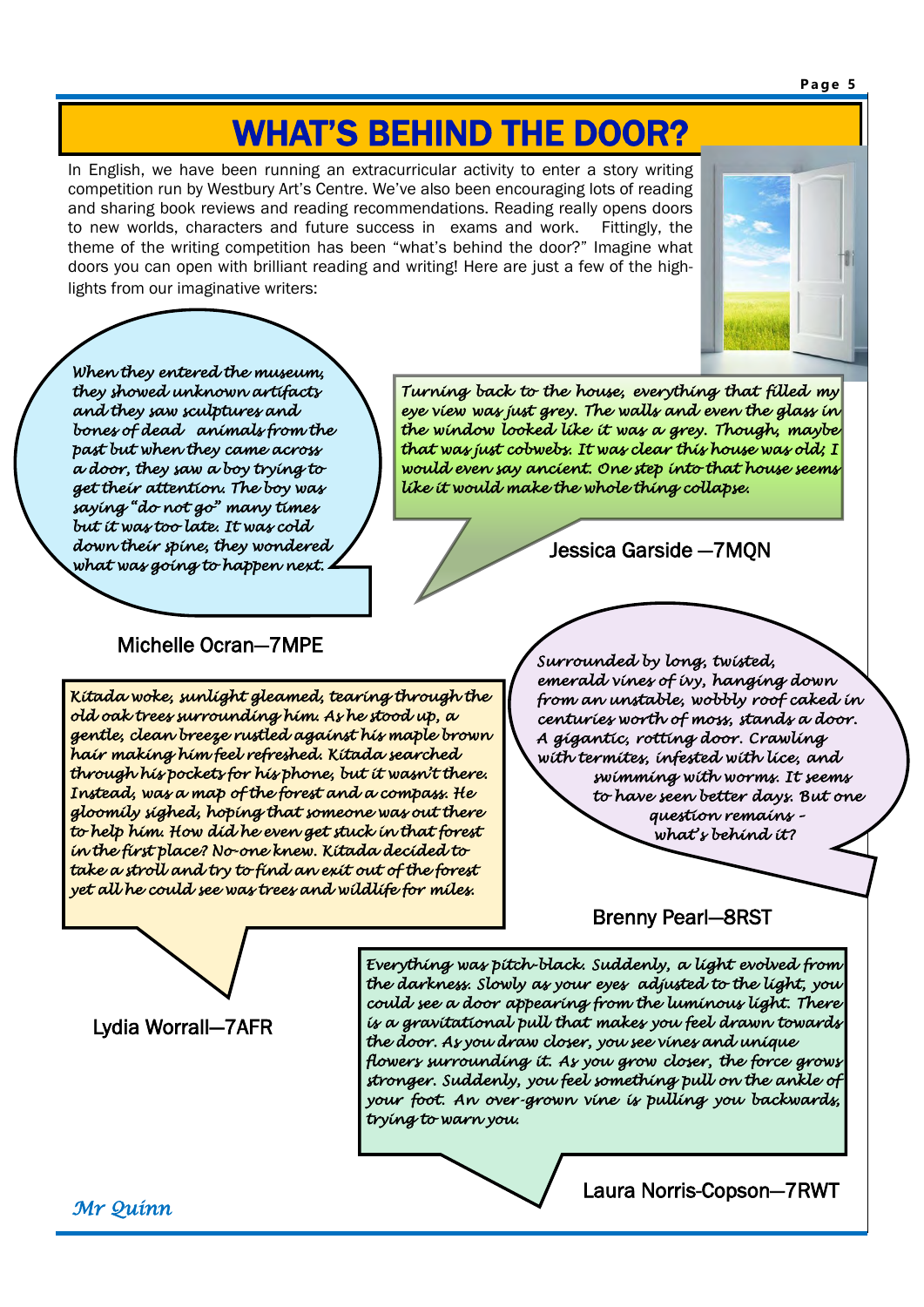# ADA LOVELACE



On Friday, 8th October, students across the Academy celebrated Ada Lovelace Day, a holiday honouring the famous mathematician and early computer programmer. In each of their classes that day, they started their lessons by decrypting a word related to Ada Lovelace.

In their last lesson, they unscrambled letters from each of the secret words throughout the day, finally discovering that it was Ada Lovelace Day.

The atmosphere at Watling Academy was electric as students uncovered the six clues. Students said that they loved the activities, and they were eager to learn all of the decryption methods. Students used Caesar ciphers, morse code, maths puzzles, rail fence ciphers, route ciphers, and anagrams.

Try the new Caesar cipher puzzle located below and see if you can figure out the secret message! If you're struggling, ask your child for assistance.

#### Zdwolqj Dfdghpb

Caesar cipher shift of 3 (To decrypt, D would become A, E would become B, etc)

### *Miss Norwood*

On Tuesday 12<sup>th</sup> October, Students in 8X1 and 8Y1 Computing took part in the Rutherford Appleton Laboratory Ada Lovelace Virtual Challenge Day. The day consisted of using a virtual Arduino board, which is a small computer which can be programmed and a breadboard, to complete one of the challenges that was set.

The theme of the day was that their rocket had crash landed on Mars and they needed to get their Communication, Life Support and Landing systems back up and running. In the afternoon students were given a virtual tour of the scientific computing faculties at RAL as well as having a careers talk. Here is an example of one of the students work for the Communication Challenge. They came up with the idea of using Morse Code to communicate the word "SOS" so that when they pressed the left button it would make the LED flash for S (dot) and the right button would make the LED flash for O (dash).

Students had a fantastic day trying to work out how to complete the challenges set using the Arduino board. It also gave them the chance to do some hands-on programming which we haven't had much exposure to physical computing yet within the computing curriculum.

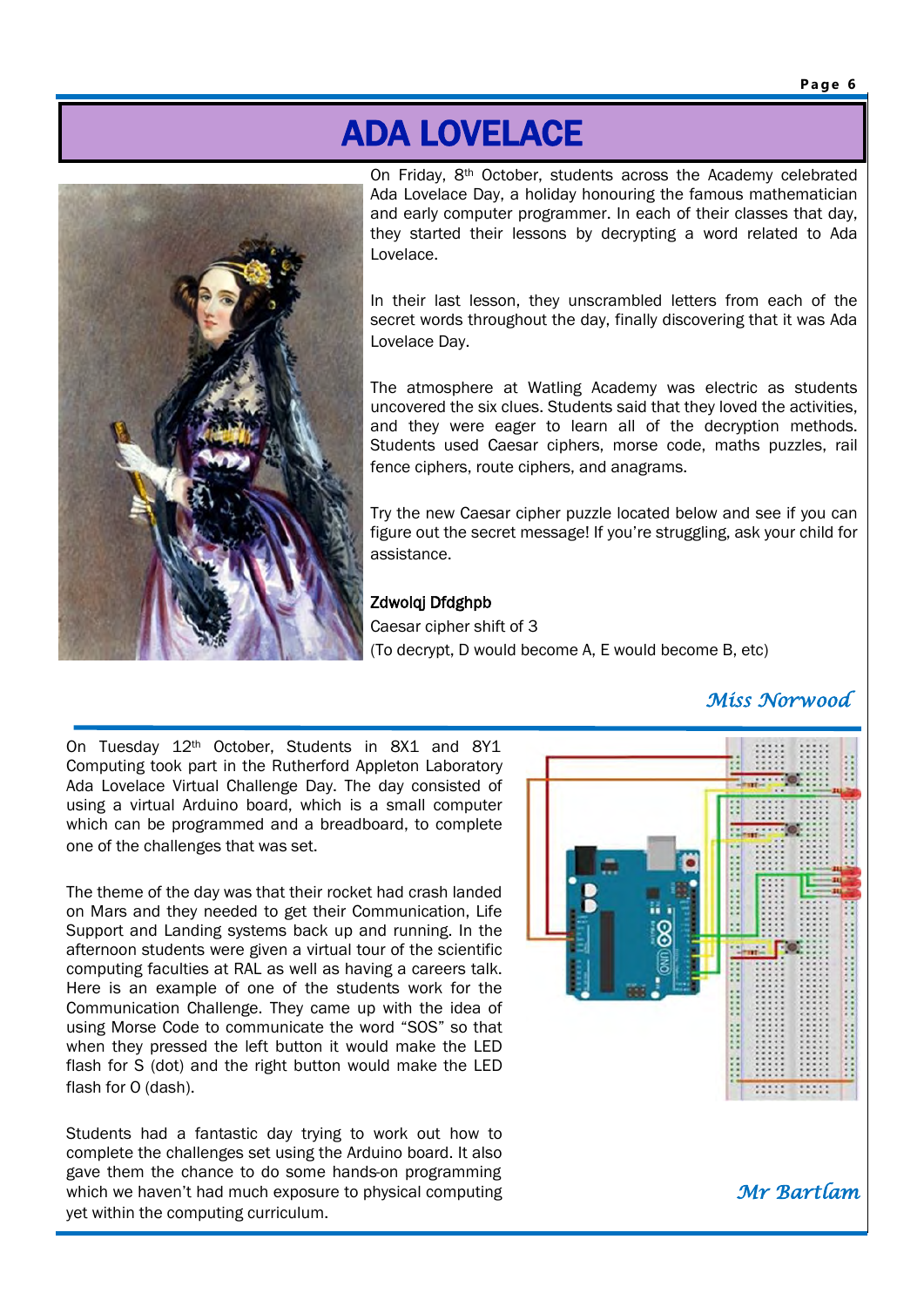## WATLING ACADEMY TRIP



Not quite normal? Maybe not, but maybe a sign of the future!

Last Friday saw a group of twenty-five Watling Academy students heading out to the MKInnovates exhibition in Central Milton Keynes. The purpose of the morning was to inspire students to look at careers and further education opportunities in the world of STEM. Science, Technology, Engineering and Mathematics are such an important part of our lives and for someone as old as me, I am amazed by the technology we have available today – way beyond the stuff of science fiction of the days. Hopefully our students will start to consider how they might have careers in jobs unimaginable in past decades.

The students were able to engage in inspiring high-tech activities such as robotics, virtual reality, engineering tasks, and coding and programming. Also collect free pens or using pneumatics to win prizes. Our students were able to engage confidently with exhibitors included Nifty-Lift, Network Rail, Buckingham University, Cranfield University, Lynx Communications.

The Watling Academy students on the trip were a credit to themselves and showed Respect in public and acquitted themselves in a Responsible way when taking part in the activities.

On return to the academy, it was great to hear students discussing their morning with their peers. Although we couldn't take more students on this trip, we are planning more visits to events as well as guests coming in, across both of our year groups, between now and the end of the summer term. Our aim is to ensure that all Watling Academy students have fair access and therefore students not able to go this time will be involved in future events. In November we have a Women in Engineering event booked at Nifty-Lift and we have a STEM Day both in November.

As to the chocolate: the students actually had to decypher a code and then use a keyboard input to earn the chocolate. Clearly the students enjoyed the challenge.

 *Mr Houghton*





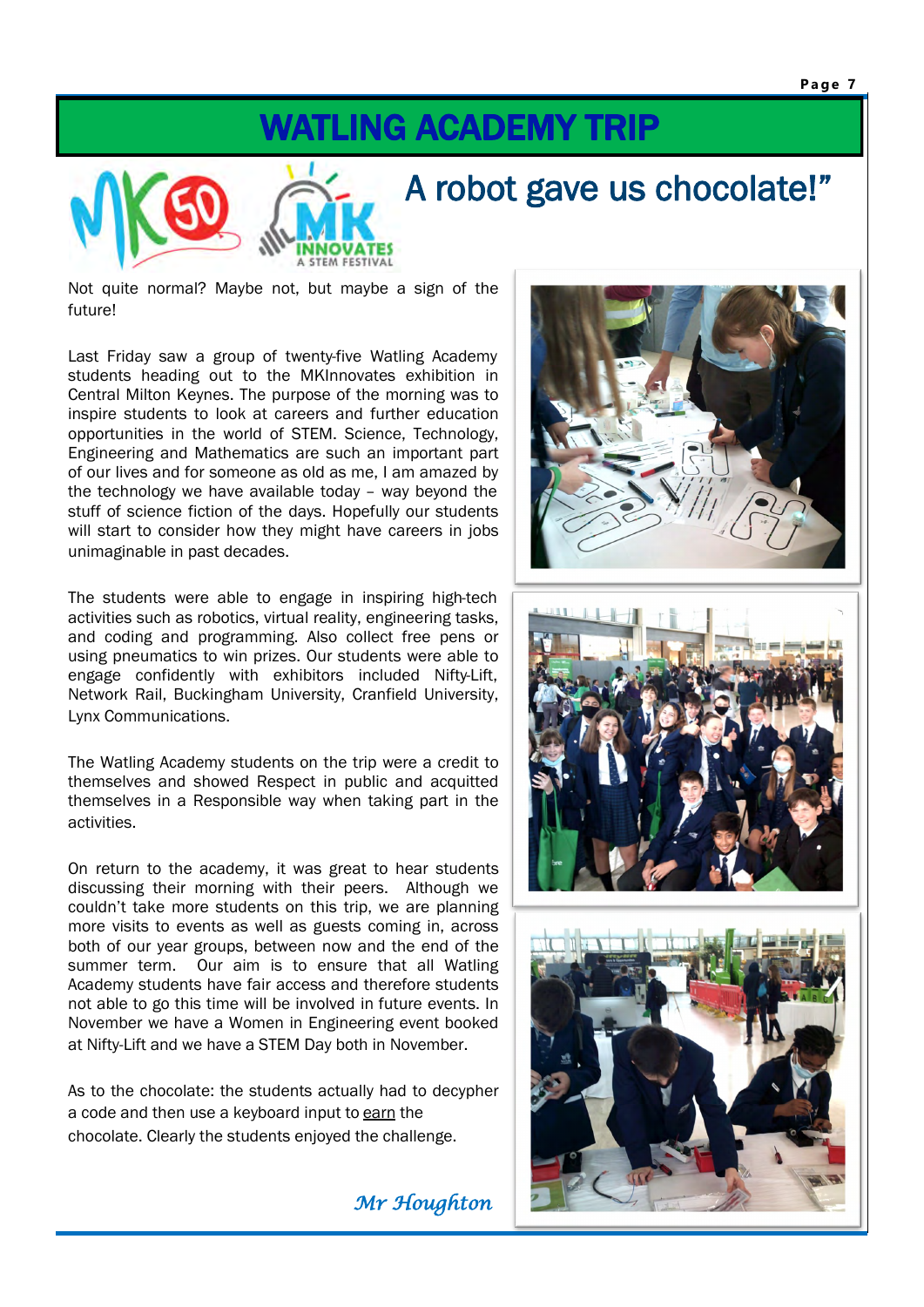

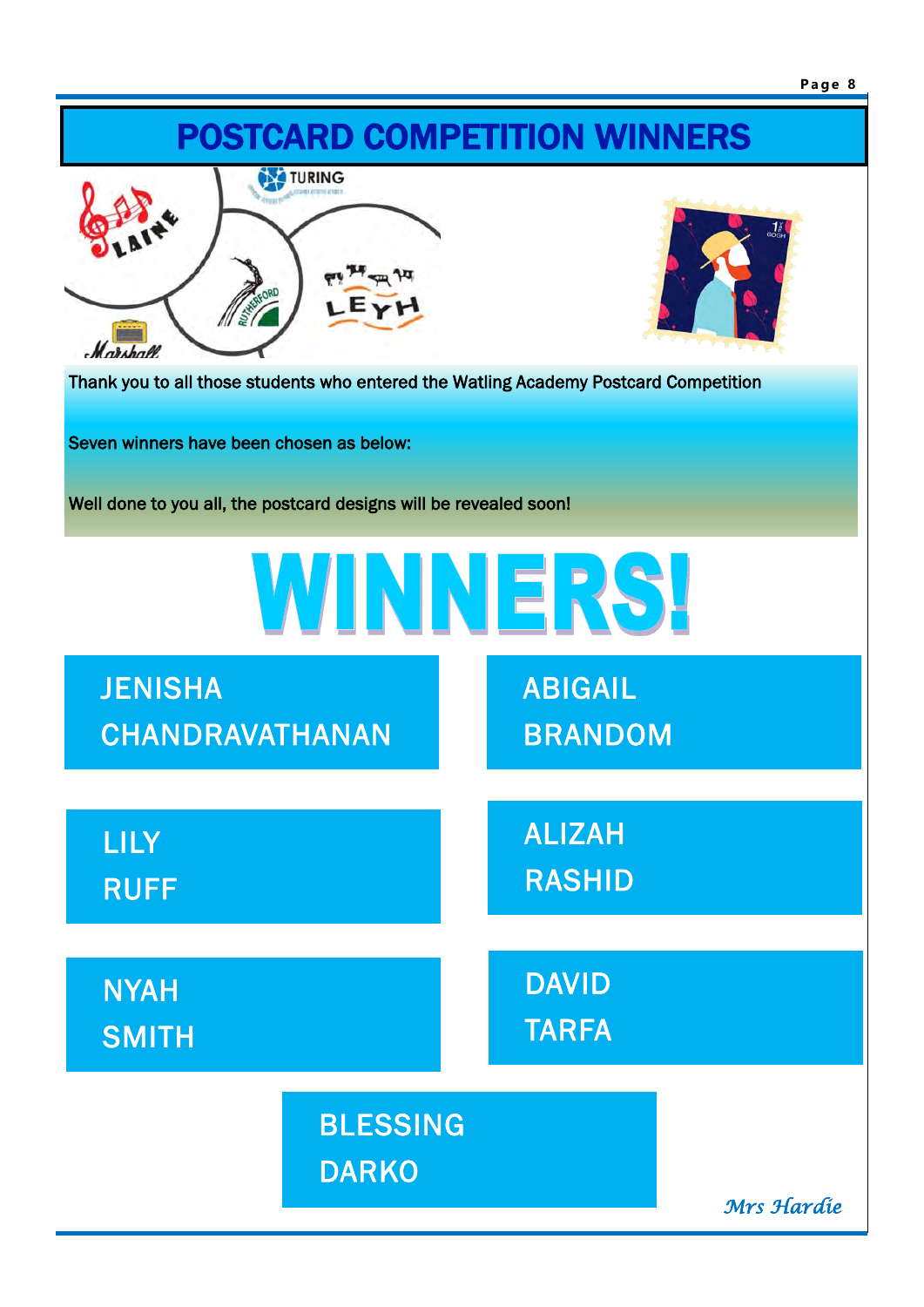## OPEN EVENING 2021

On Thursday 14th October 2021 we hosted our first annual Open Evening for prospective parents and students joining in September 2022. This was an exciting opportunity to share the Watling Way with future Watling Academy students. Since moving into our state-of-the-art school building this was our first opportunity to exhibit and promote our amazing school to Potential future students. We are extremely excited to share our fantastic facilities, but the highlight of the evening was the opportunity to showcase our students, both as learners and leaders.

Unfortunately, due to public health guidance we had to limit the number of visitors we had on-site and this was achieved through a ticketing system. A number of those families that missed the opportunity to attend the sold out Open Evening had the chance to attend an additional open event on Monday the 18<sup>th</sup> October. While we are disappointed that we had to adapt the evening, we are delighted that so many families still had the opportunity to attend an open event in person.

Finally, I would like to congratulate and thank all the student helpers from the open evening. All 184 student volunteers did an amazing job and the feedback from both staff and visitors was glowing. Year 7 students and some Year 8 students based in curriculum areas did an incredible job at promoting our school on Open Evening, this was achieved through discussions with visitors, as well as taking part in and leading learning opportunities. We also had many Year 8 students who performed the role of tour guides. These students took on this role with maturity and confidence, ensuring our visitors left with a strong understanding of what Watling Academy has to offer. Our tour guides did so well that 38 returned on Monday for our additional Open event.





Some of our helpers are pictured on the right helping out with the giant loom in DT.

 *Mr Stormer*

# LOST PROPERTY



We have a large quantity of lost items including water bottles, pencil cases, shoes and coats.

Can all students please check the "Lost Property" cupboard located next to the First Aid Room if they have lost anything.

### **ATTENDANCE**

A polite reminder for parents to please advise our Attendance Officer of any student absence before 8:00am each day. Can you also please advise in advance of any appointments for students made during the school day.

Either email [attendance@watling.academy](mailto:%20attendance@watling.academy) or call 01908 794094 choosing the attendance option and leave a message including your child's name and details of reason for absence. Thank you!